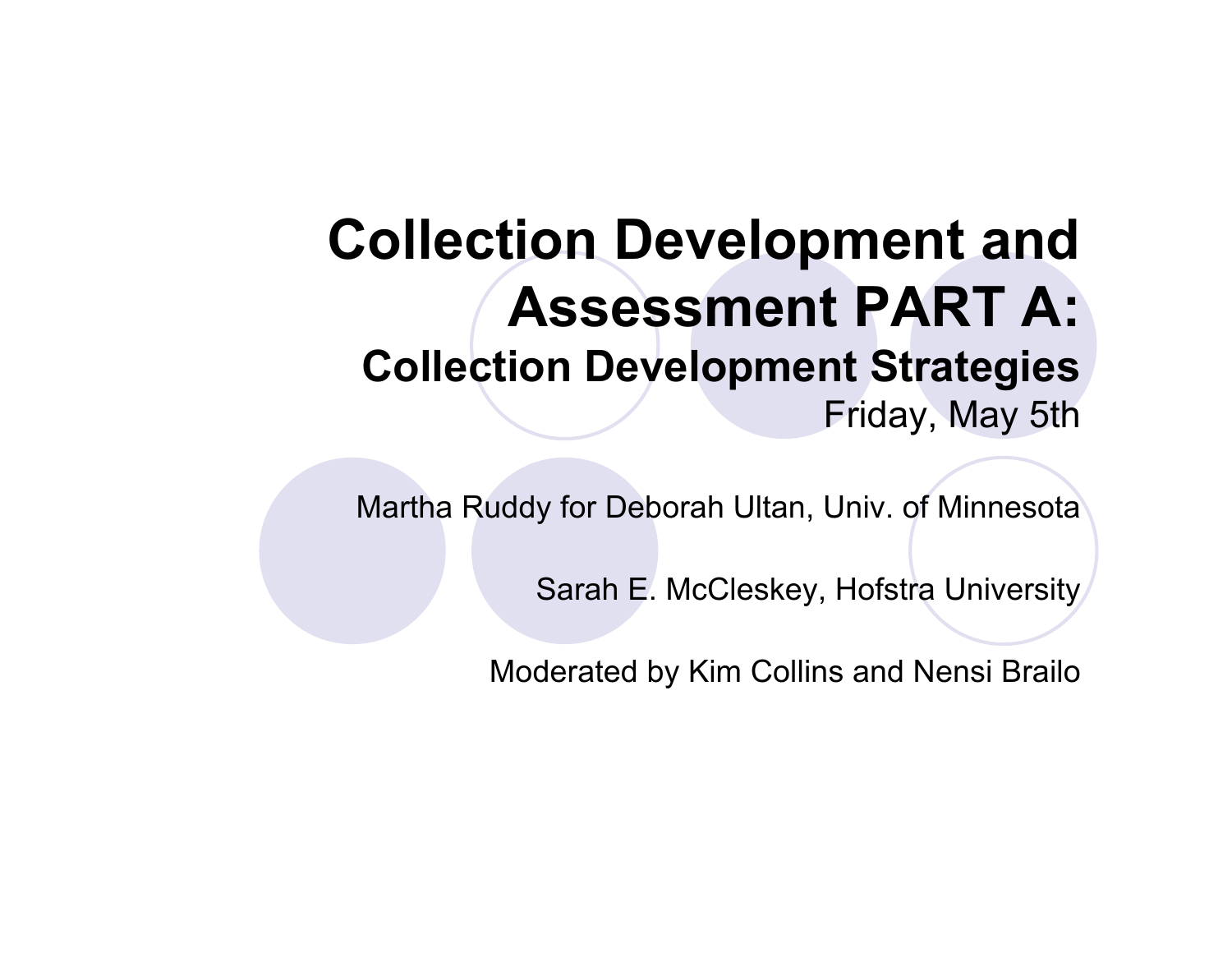With shrinking budgets & space constraints, there is a renewed interest in COLLECTION ASSESMENT and using **quantitative data** to justify our decisions:

Selection policies

Committing funds to recurring items and approval plans vs. discretionary

Keeping Duplicate Formats (Print vs. eformat)

What to weed, send to storage, or keep on the shelf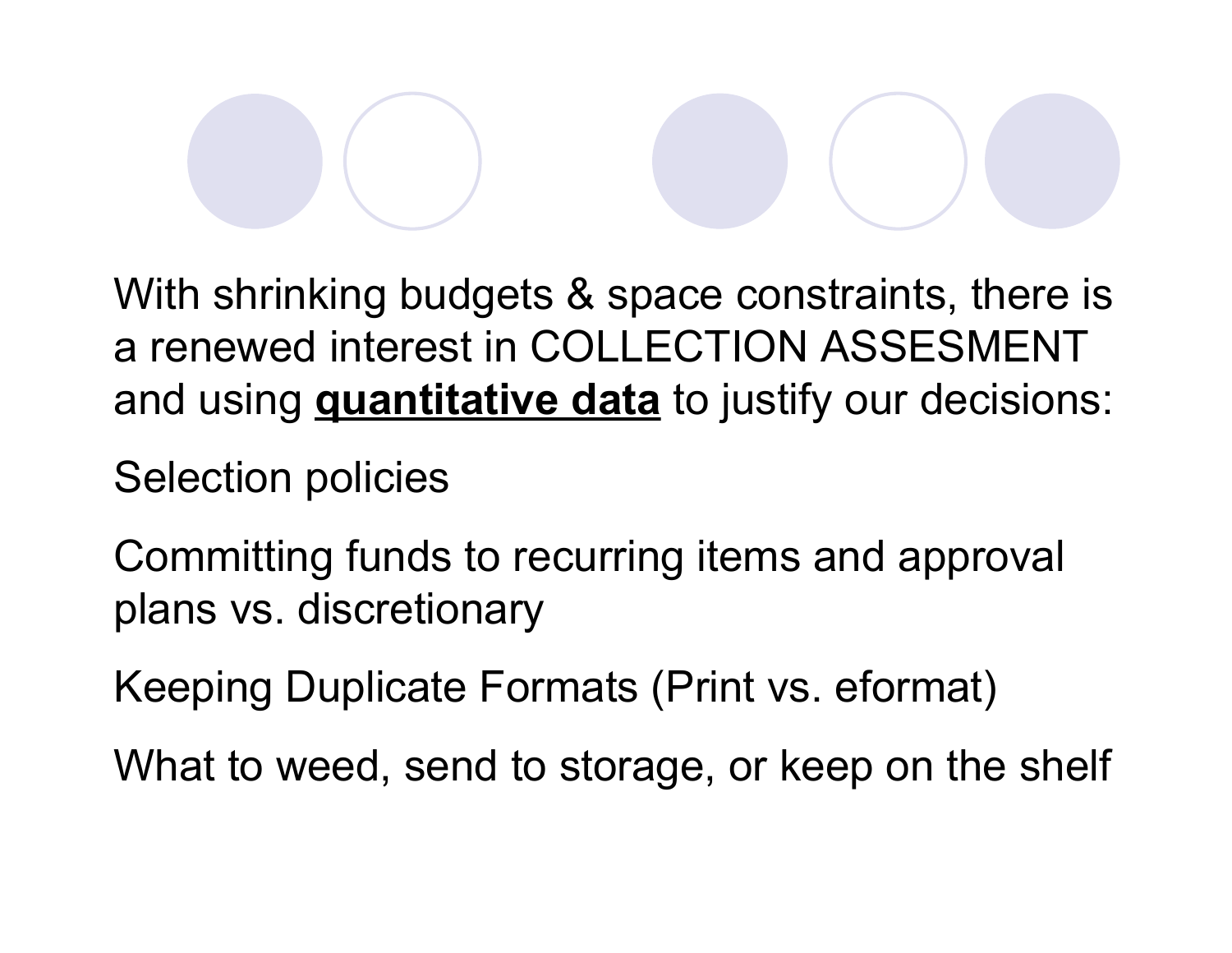# "COLLECTION DEVELOPEMENT IS AN ART…

quantitative methods are meant to enable the artistry of the collection developer to flourish." David Lesniaski from "Evaluating Collections: A discussion and extension of brief tests of collection strength" College and Undergraduate Libraries, v. 11(1) 2004, p. 22

# "Don't overwhelm people with data."

Joan Conger during her SOLINET Workshop: The Magic of Assessment "Data only has meaning in context.

"IS more better?" collection with little value to patrons

"Is the highest ranking desirable?" highest expense is seen as wasteful.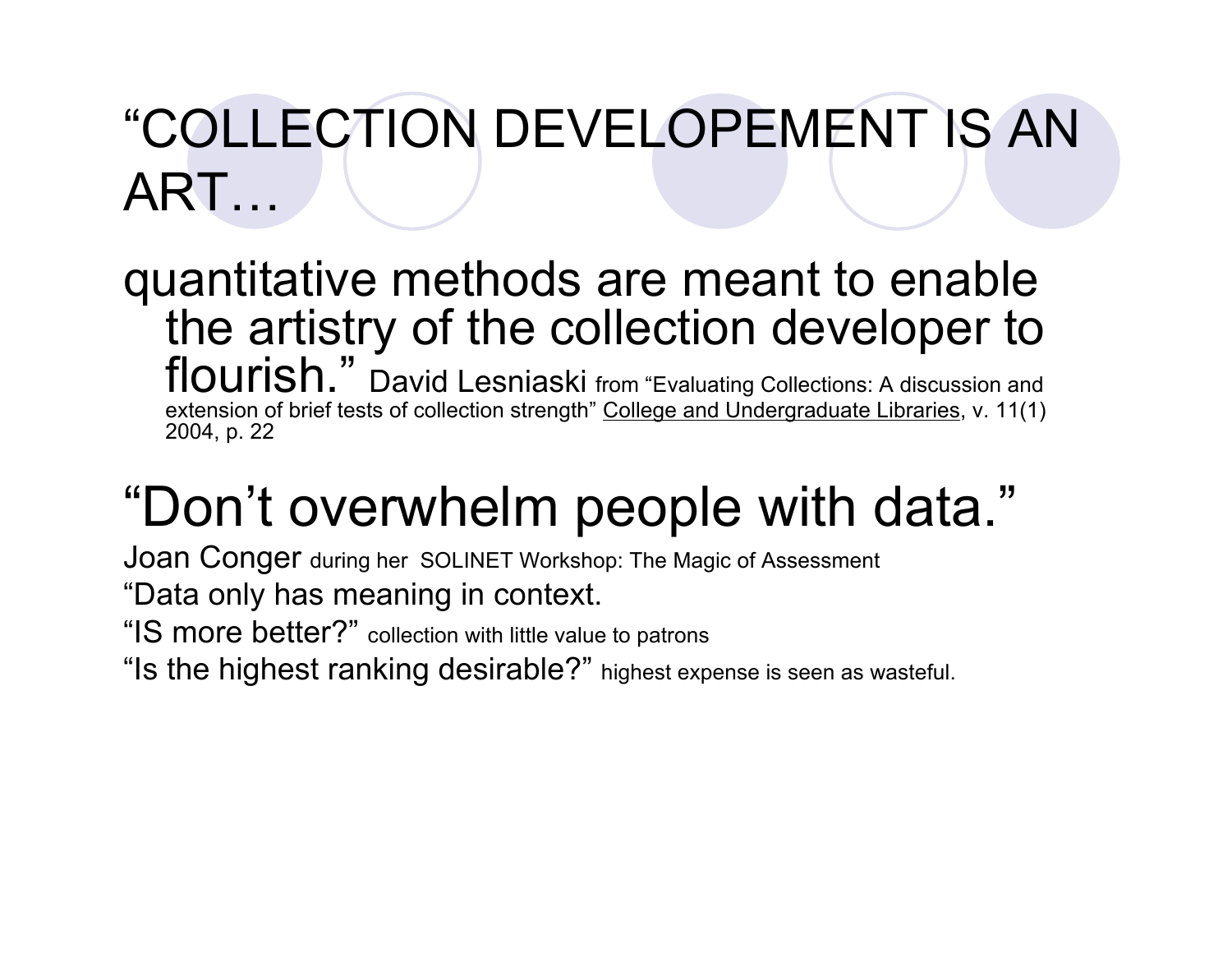### Two Projects at Emory using collection assessment to request \$ or save \$

• Metrics Bunch — asked to qualitatively describe the art history program & library collections and use quantative data (NATC) to rank N call numbers with peers with the hope of getting more money from the Provost

• Moving Beyond Paper Project conducted a campus wide survey about ejournal usage. Also, we asked faculty and students to review 1000 titles from three science publishers and bless the proposal to have these title go **eonly.** Only 8 journal will retain print subscriptions (AD was one.)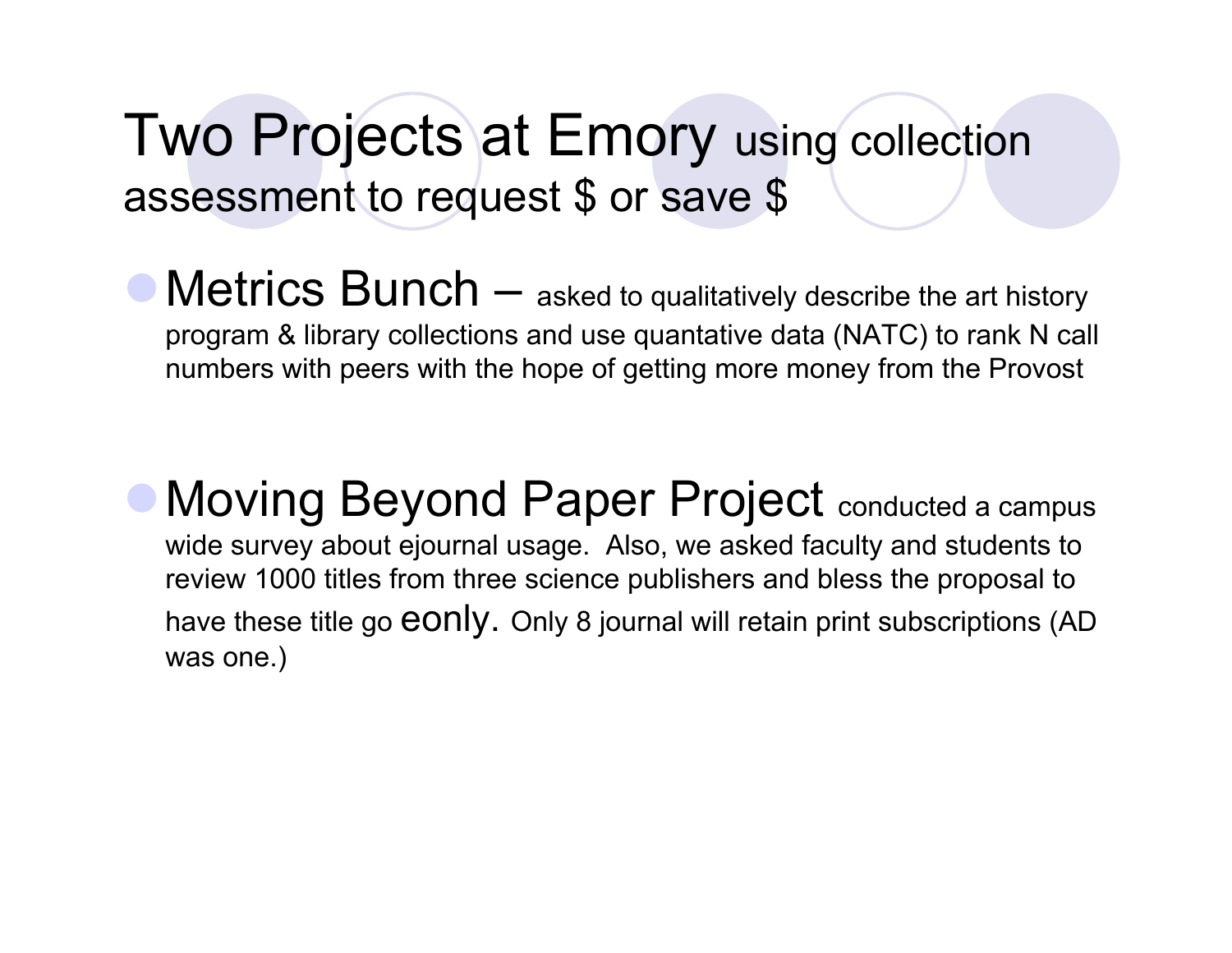# Emory's Metrics Bunch

- I. Program Overview
	- A. ART HISTORY Department Profile (faculty, students, curriculum)
		- Faculty
		- Graduate Students
		- Undergraduate Students
	- B. Coordination/ Cooperation / Collaborative Relationships
- **II. Description of Material Collected**
- **Callection A.** Scope of the Collection
- **1. Subject Areas**
- **2. Chronology** 
	- 3. Language
- **4. Date of Publication**
- **6. Geographic Areas**
- **B.** Formats and Publication Type
- **1. Monographs and Texts** 
	- 2. Serials
	- 3. Electronic Publications
	- 4. Microforms
- **6. International Contract Studies of the Second Studies of the Second Studies of the Second Studies of the Second Studies of the Second Studies of the Second Studies of the Second Studies of the Second Studies of the Seco**
- **6.** Government Publications
- **1.** Exclusions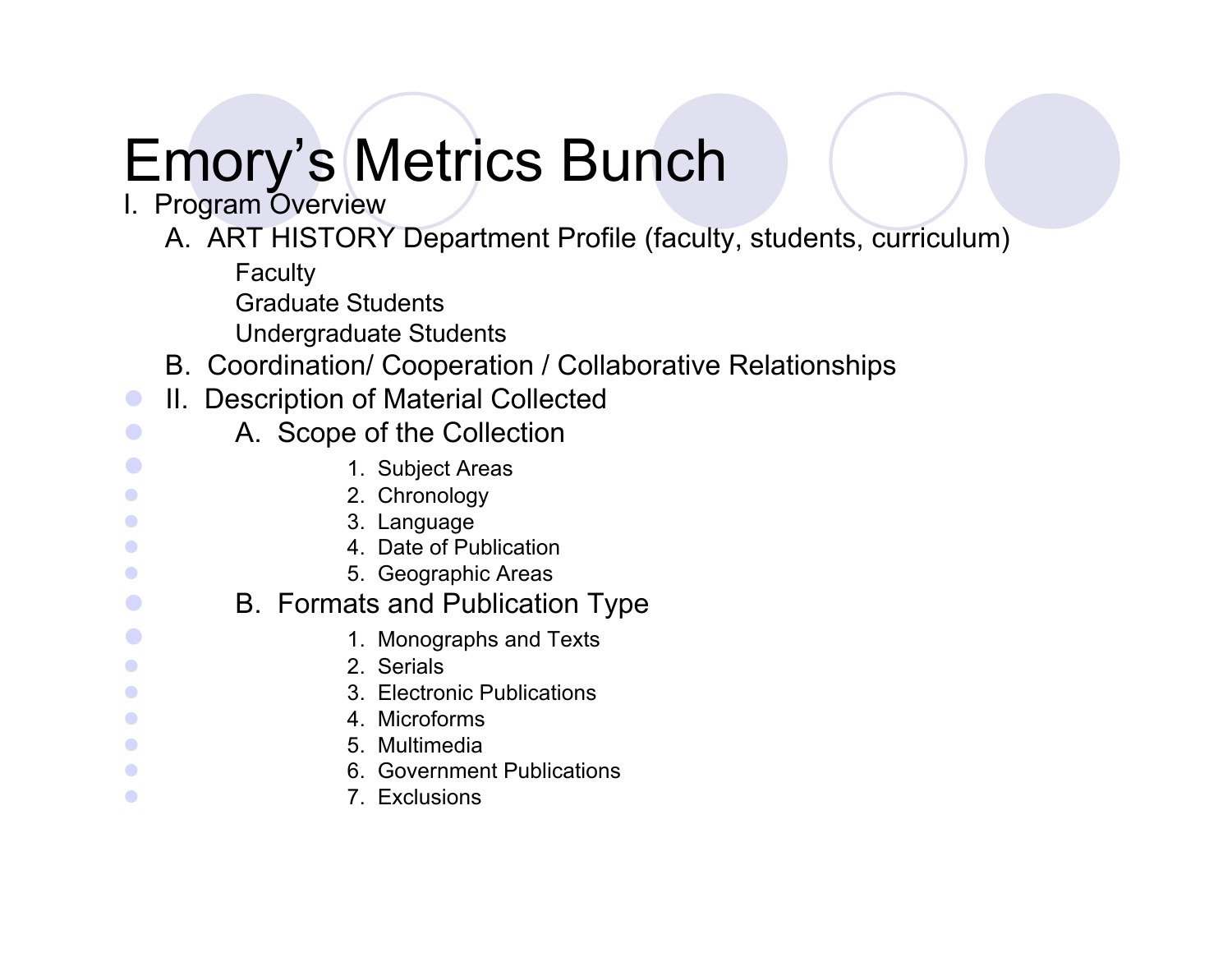# North American Title Count data

| LC<br>Classification                                             | Emory  | University<br>οf  | Northwest<br>em | <b>UNC Chapel</b><br>Hill | <b>NYU</b> | Vanderbilt |
|------------------------------------------------------------------|--------|-------------------|-----------------|---------------------------|------------|------------|
| N: Visual Arts<br>(General)                                      | 16,316 | Chicago<br>29,547 | 20,944          | 24,739                    | 24,763     | 15,373     |
| NA:<br>Architecture                                              | 9,206  | 18,422            | 11,759          | 14,121                    | 14,872     | 6,987      |
| NB: Sculpture                                                    | 2,968  | 6,378             | 4,062           | 5,149                     | 5,340      | 2,812      |
| NC: Graphic<br>Arts (General),<br>Drawing,<br>Design             | 3,249  | 3,932             | 4,661           | 5,224                     | 3,131      | 2,674      |
| ND: Painting                                                     | 12,877 | 25,268            | 17,765          | 20,340                    | 20,457     | 13,367     |
| NE: Print<br>Media:<br>Printmaking,<br>Engraving,<br>Lithography | 1,519  | 3,209             | 3,223           | 3,427                     | 2,133      | 1,819      |
| NK:<br>Decorative<br>Arts, Applied                               | 3,589  | 9,218             | 5,006           | 7,305                     | 7,871      | 4,055      |
| Arts, Crafts<br>NX: Arts in<br>General                           | 1,844  | 3,200             | 2,319           | 3,135                     | 2,518      | 2,048      |
| any other N-NZ                                                   | 16     | 226               | 112             | 1                         | 47         | $\pmb{0}$  |
|                                                                  | 51,584 | 99,400            | 69,851          | 83,441                    | 81,132     | 49,135     |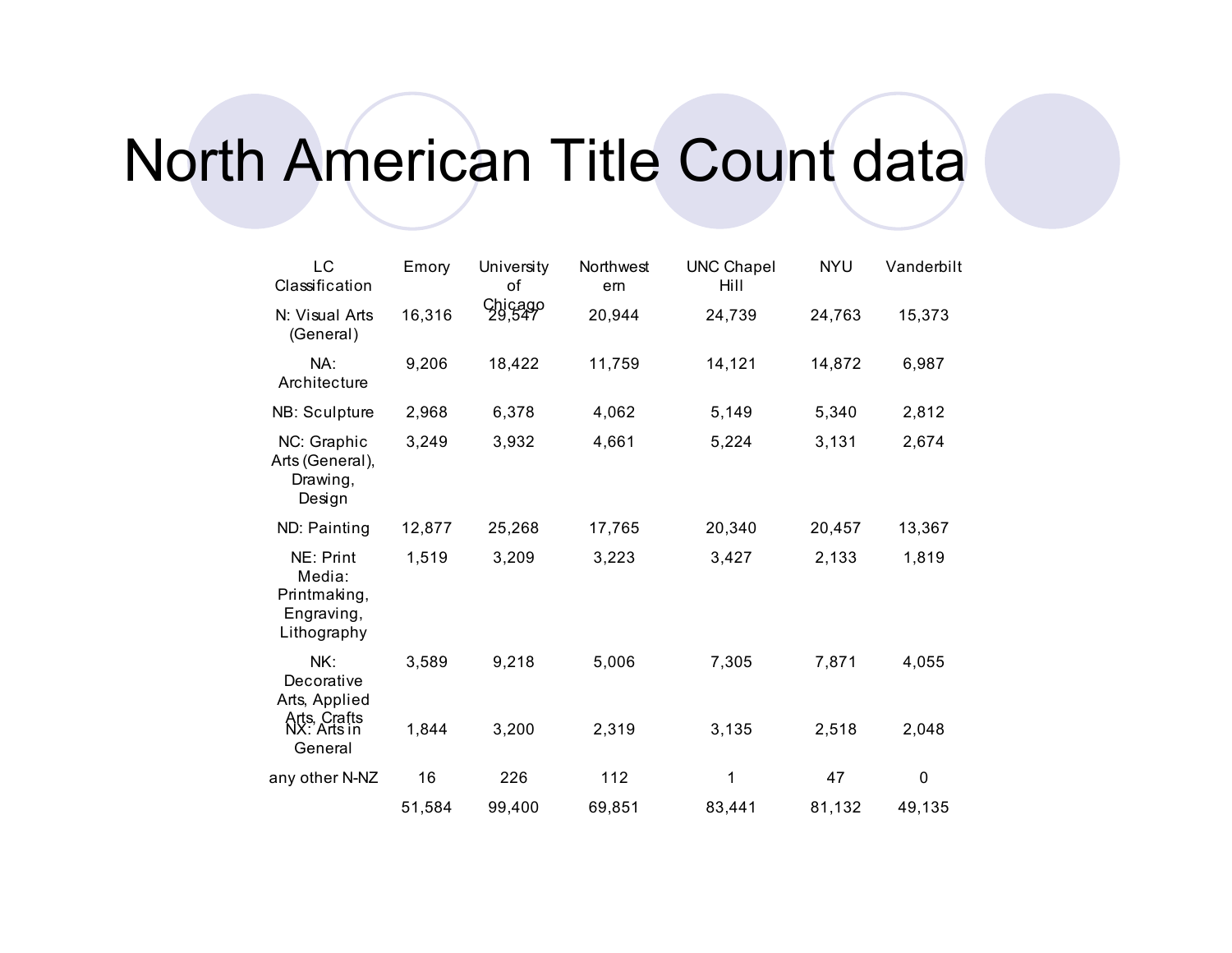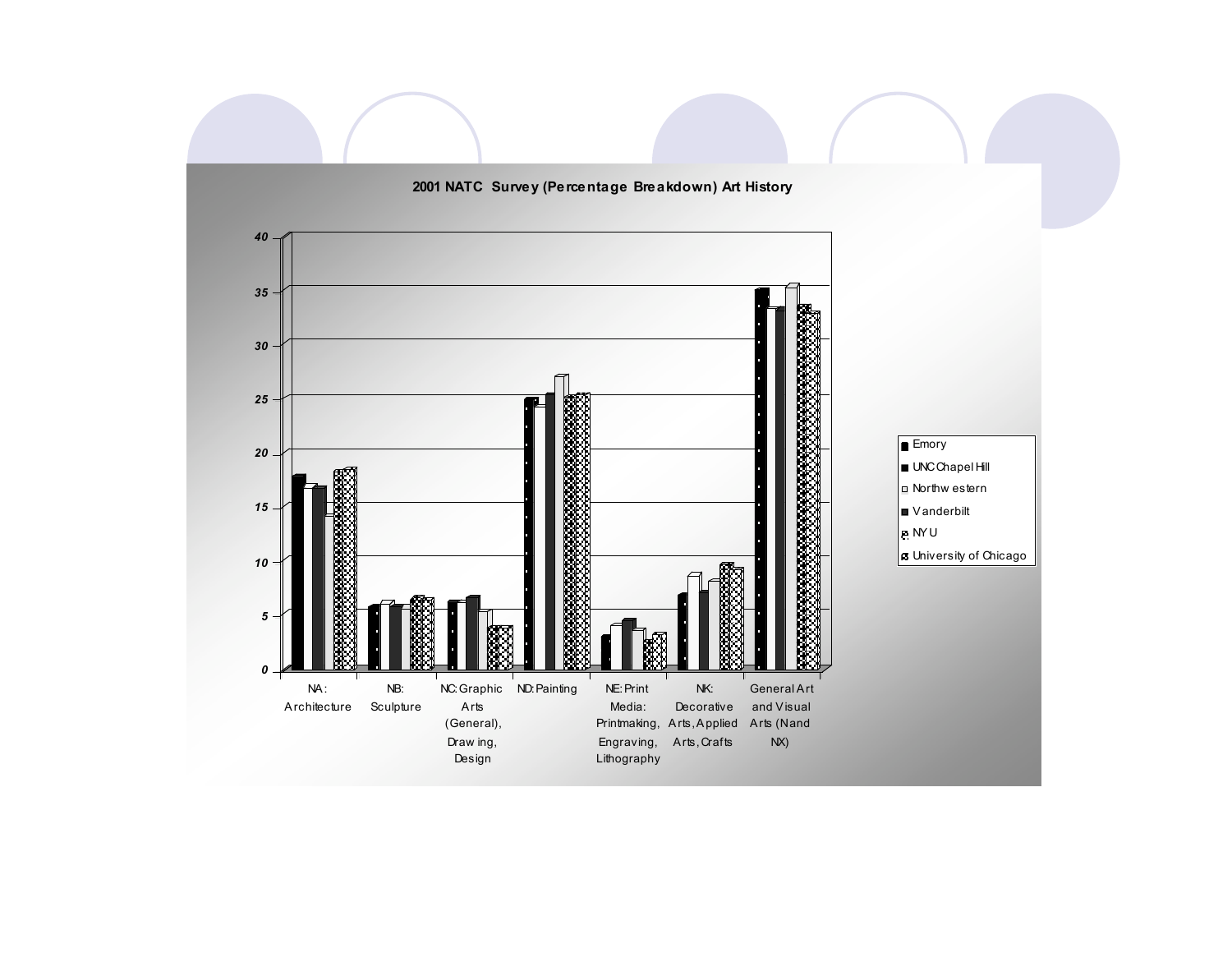



http://web.library.emory.edu/moving\_beyond\_paper/index.html

#### Moving Beyond Paper - Home

e-only publishers

FAQ

**Glossary** 

Contact us e-Journals @ **Emory** User Survey

e-only titles Emory librarians have begun a systematic review of approximately 1,000 journal titles published by these leading scientific publishers to determine the appropriate format for these titles. Before we consider a title for e-only format, several conditions must be met, ranging from assurances that the content online meets or exceeds that in print to archival rights which grant perpetual access to the volumes/years subscribed. In making recommendations, library staff have also taken into consideration the usage of the journal (in both print and electronic formats) and the usability of the content.